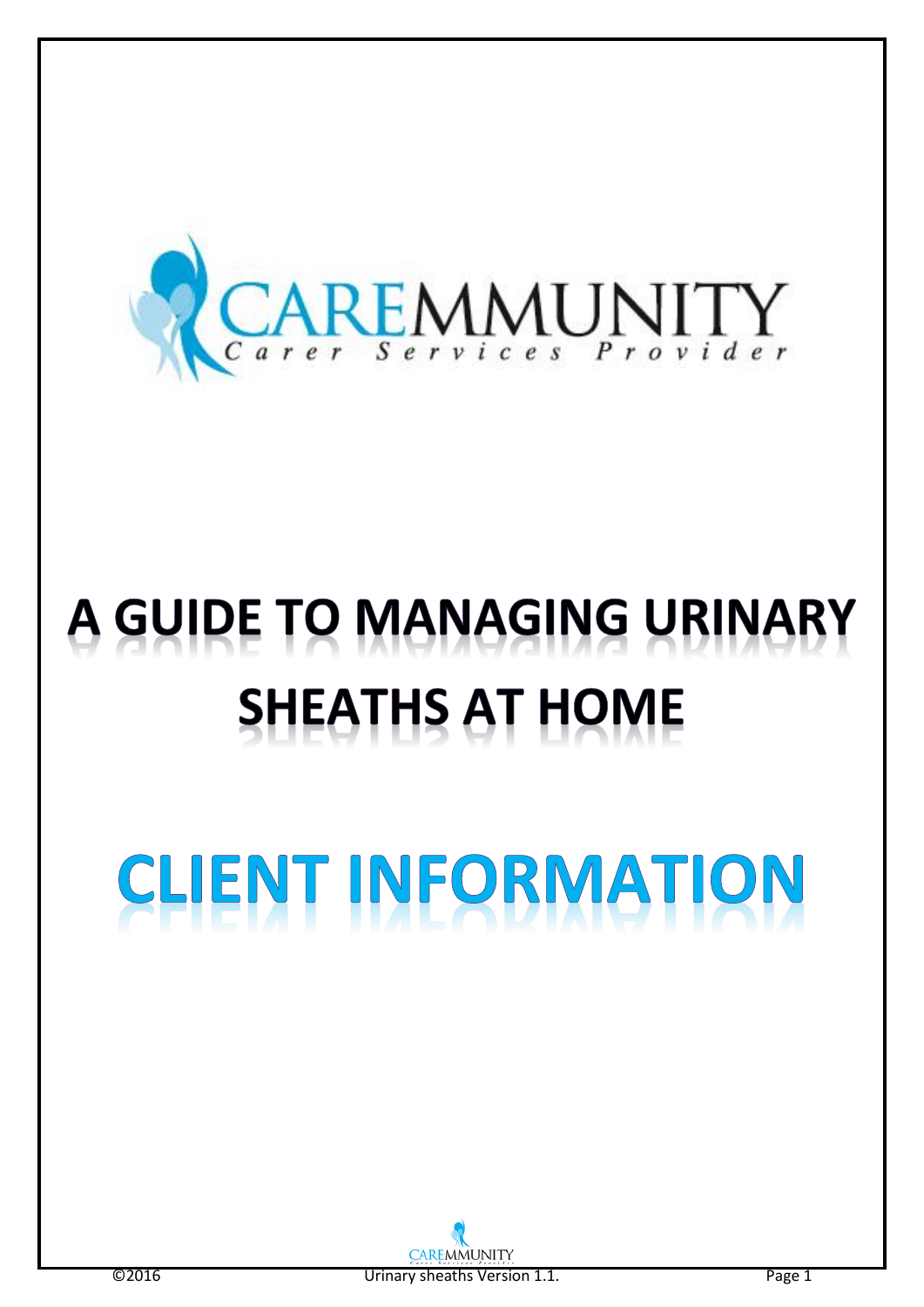#### **Introduction**

Welcome to the Caremmunity client information handout "A Guide to Managing Urinary Sheaths at Home".

At Caremmunity we are here to help you manage your urinary sheath and answer your questions. The nurse who comes to visit you will talk with you about any of the problems or issues that may happen. With the changes that a urinary sheath brings this handout is intended to help you adjust in the days ahead. It can be difficult to manage at times however we are here to assist and are only a telephone call away on 8347-1343.

#### **What is a urinary sheath?**

Urinary sheaths are devices that are worn over the penis to collect urine. They are worn with a collection bag that is strapped to the leg. Urinary sheaths are made of soft flexible material that has adhesive on the inside to provide a close fit to the shaft of the penis.

When a urinary sheath is correctly fitted the skin does not become contaminated with urine.



#### **Why do I need a urinary sheath?**

A urinary sheath will have been recommended by either your doctor or continence nurse as a way of managing your urinary loss. Before this product was recommended you will have received a continence assessment.

You may be experiencing urinary loss for a number of reasons including:

- Outlet obstruction
- After prostate surgery
- Uncontrollable incontinence

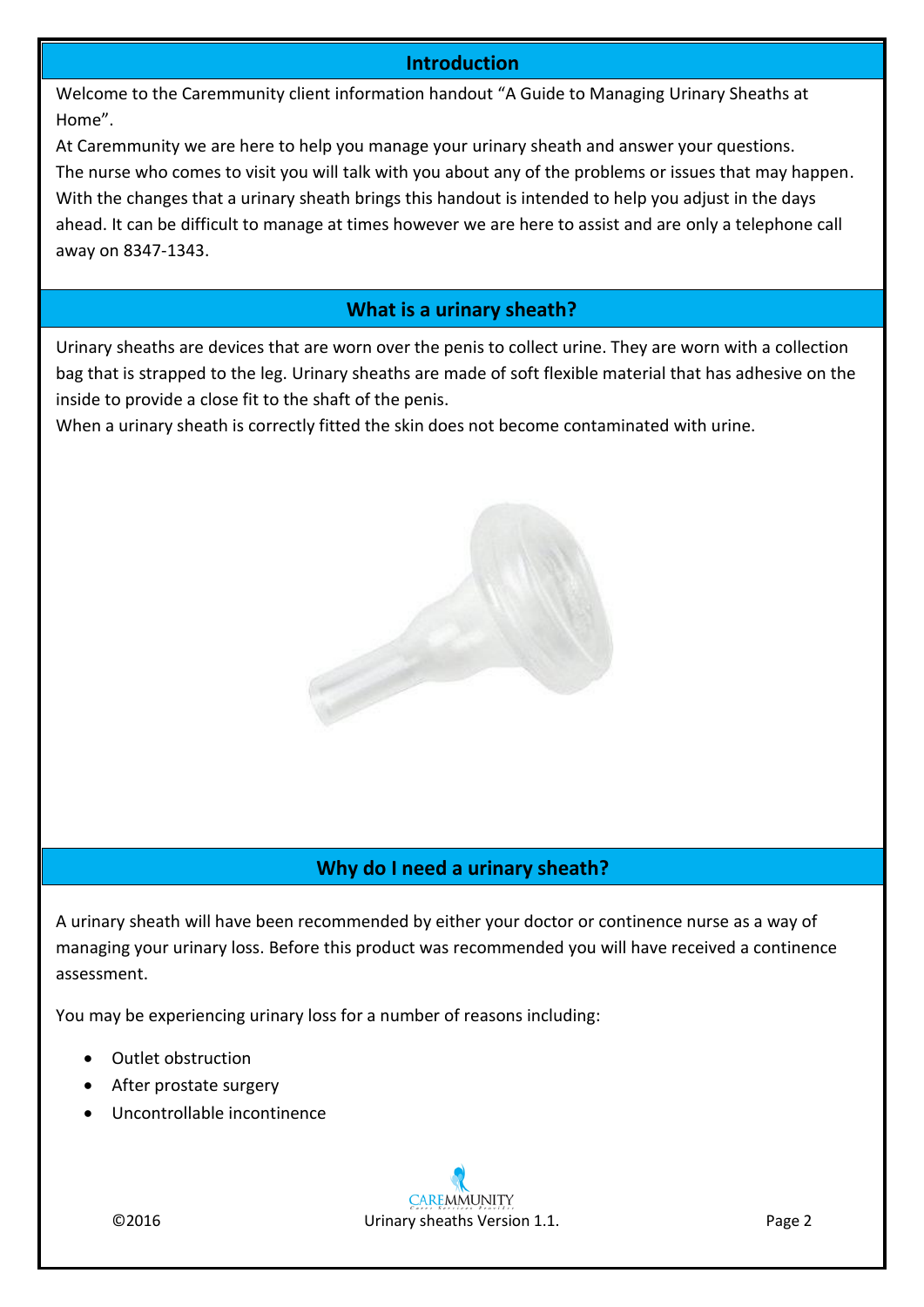#### **How do I apply a urinary sheath?**

Before the urinary sheath is applied there are a few important things to remember:

- The penis and surrounding area should be washed and dried thoroughly.
- Moisturising soap, creams and talcum powder can affect the quality of the adhesion.
- Shaving the pubic area can cause skin irritation however the hair can be trimmed if necessary. Alternatively, a hole can be torn into a piece of kitchen paper then placed over the penis to push the hair back. Some sheaths come with a hair guard provided.
- Apply a layer of skin prep to the shaft of the penis if necessary to aid adhesion and protect the skin.
- Remove the sheath from the package
- Place the open end over the head of the penis. ENSURE THE FORESKIN IS KEPT FORWARD.
- Pinch the tip of the penis through the sheath and gently unroll the sheath along the full length of the penis.
- Grasp the shaft of the penis in the palm of the hand to apply warmth to the urinary sheath to ensure it adheres to the skin.
- Push the nozzle of the drainage bag into the extension end of the urinary sheath.
- Connect drainage bag to thigh.

The urinary sheath can be worn for any length of time up to three days.





### **Removing the urinary sheath**

It is important to remember the following when you are removing the urinary sheath:

- The urinary sheath must not be pulled off as this will cause skin damage
- Gently remove the sheath using warm soap and water (often this is best done at times of hygiene).
- **Ensure no pubic hair is caught in the sheath prior to removal.**
- Use a forward rolling motion to break the seal between the sheath and the skin.
- Once removed leave 10-15 minutes before applying a new sheath as the skin may be damp.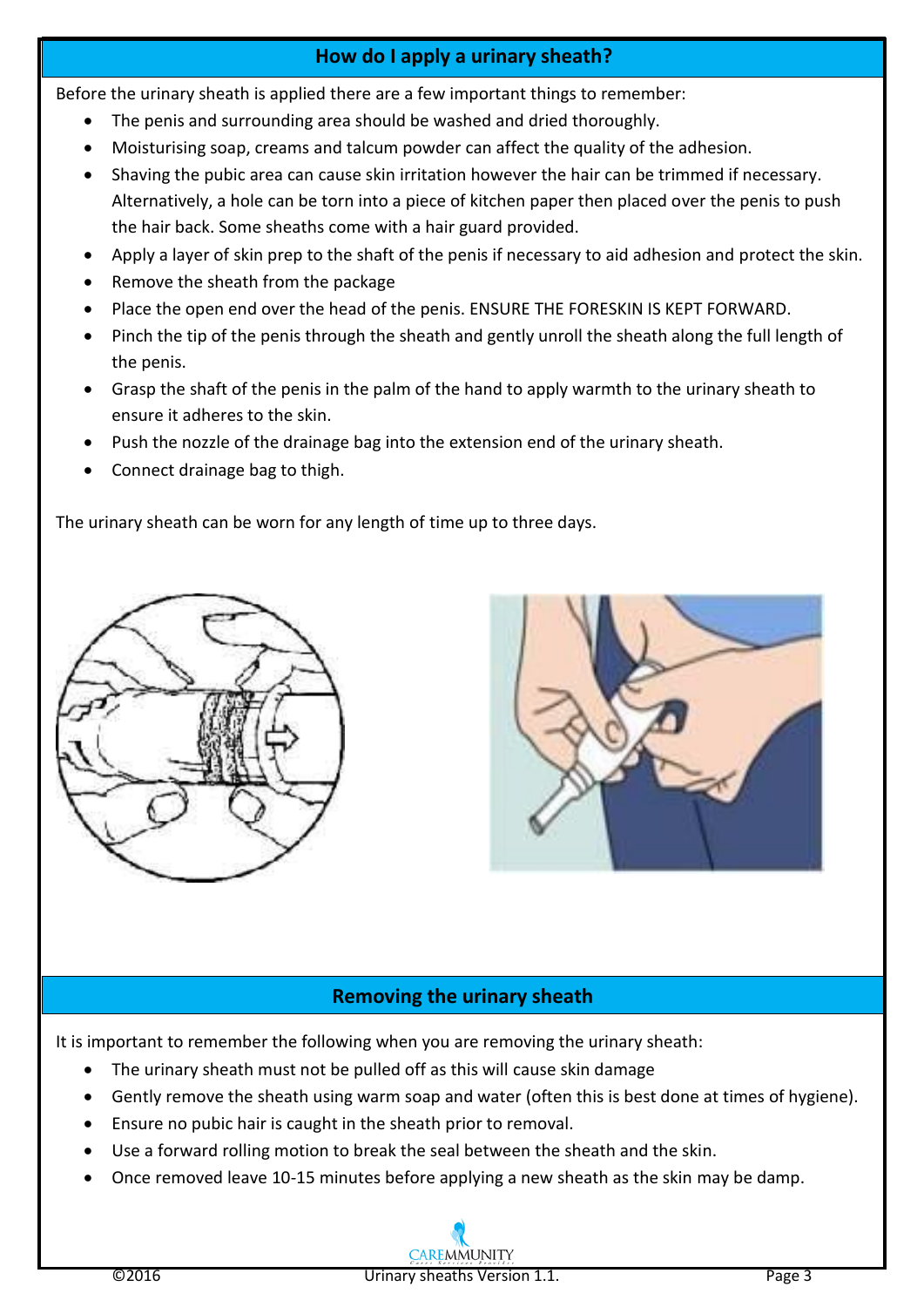#### **Connecting a drainage bag**

When you are using a urinary sheath you will need to connect a drainage bag to collect the urine. This does not need to be a sterile bag as the urinary sheath does not connect with the inside of the bladder. To connect the drainage bag:

- Open the pack and remove the dust cap from the inlet tube of the drainage bag.
- Insert the tip of the drainage bag into the sheath outlet. Ensure that the tip is pushed in securely. (Some drainage bag tubes can be cut to size. A spare nozzle will be provided with these).
- Insert the straps through the provided slots on the bag.
- Once the urinary sheath is applied and the bag is connected place the straps around the thigh and adjust to fit comfortably. Ensure that the 'grip' surface faces towards your leg. Alternatively a leg bag sleeve can be used to support the bag, follow the instructions enclosed with the sleeve.
- Check the connections are secure.
- Ensure the tap is in the closed position. Empty when half to two thirds full. A bag can be used for up to four weeks provided it is cared for appropriately.



#### **Care of the drainage bag**

The drainage bag can be cared for in the following way:

- Wash your hands
- Empty the night bag into the toilet
- Wash inside and out in warm soapy water
- Rinse in clean cold water
- $\bullet$  Rinse again in a mixture of 1:4 vinegar
- Hang over the shower door to dry

The drainage bag can be used for approximately four weeks however you can change the bag more frequently if you want to.

**CAREMMUNITY** ©2016 Urinary sheaths Version 1.1. Page 4